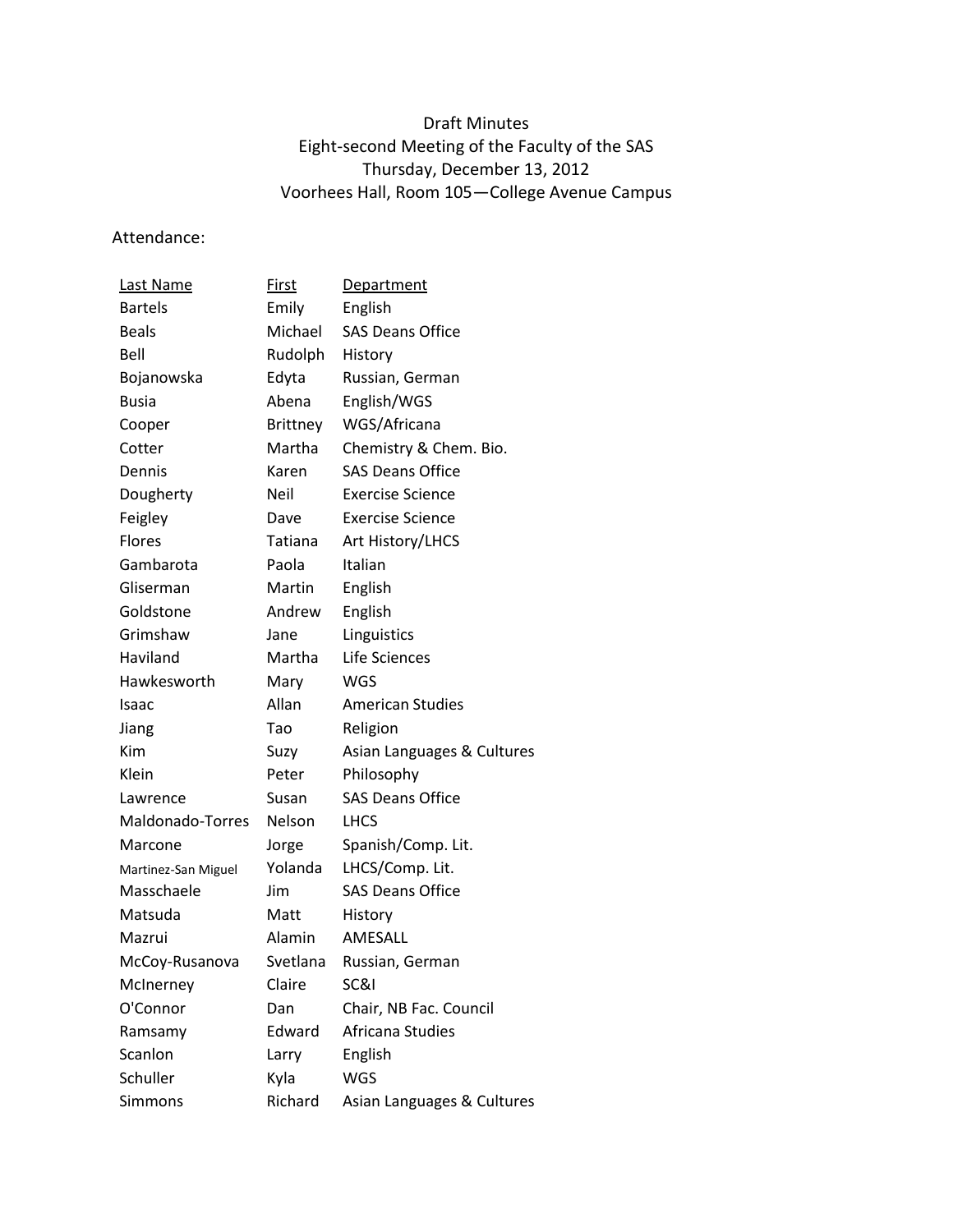| Sinkoff        | Nancy   | Jewish Studies/History     |
|----------------|---------|----------------------------|
| Song           | Weijie  | Asian Languages & Cultures |
| <b>Stevens</b> | Camilla | LHCS/Spanish               |
| Wasserman      | Mark    | History                    |
| Weingart       | Michael | Mathematics                |

- 1. Richard S. Falk (Mathematics), Acting Executive Dean, called the meeting to order at 1:09 pm. Dean Falk called for a moment of silence to honor deceased colleagues Kesar Singh (Statistics) and Claude W. Lovelace (Physics & Astronomy).
- 2. Dean Falk's motion to accept the previously circulated agenda for the meeting passed unanimously.
- 3. Dean Falk's motion to accept the minutes of SAS faculty meeting of May 1, 2012 passed unanimously.
- 4. Martha Cotter (Chemistry) reported on activities of the University Senate. Senate minutes are available a[t http://senate.rutgers.edu/](http://senate.rutgers.edu/)
- 5. Dan O'Connor, Chair of the New Brunswick Faculty Council and Associate Professor in the School of Communication and Information, reported on the activities of the NBFC. The NBFC minutes are available at [http://nbfc.rutgers.edu](http://nbfc.rutgers.edu/) . Martin Glisserman (English) asked if the NBFC was recognized in university regulations. It is not, but O'Connor remains hopeful that this will be accomplished.
- 6. Larry Scanlon (English), Chair of the Core Requirements Committee, reviewed the new courses approved for the Core Curriculum. He noted that the recent decline in humanities enrollments did not seen to be related to implementation of the Core Curriculum, but enrollments might be enhanced by the development of Core courses. He will work with concerned faculty who wish to develop Core offerings. Scanlon's motion to approve the CRC report passed unanimously.
- 7. Dennis Bathory (Political Science), Chair of the Curriculum Committee, presented the list of new courses and changes in the catalogue approved by the CC. Bathory's motion to approve the CC report passed unanimously.
- 8. Dean's Report: Dean Falk reviewed the large number of administrative searches that are being conducted and emphasized that this is a period of change that poses opportunities as well as challenges for SAS. President Barchi's initiative in selecting a